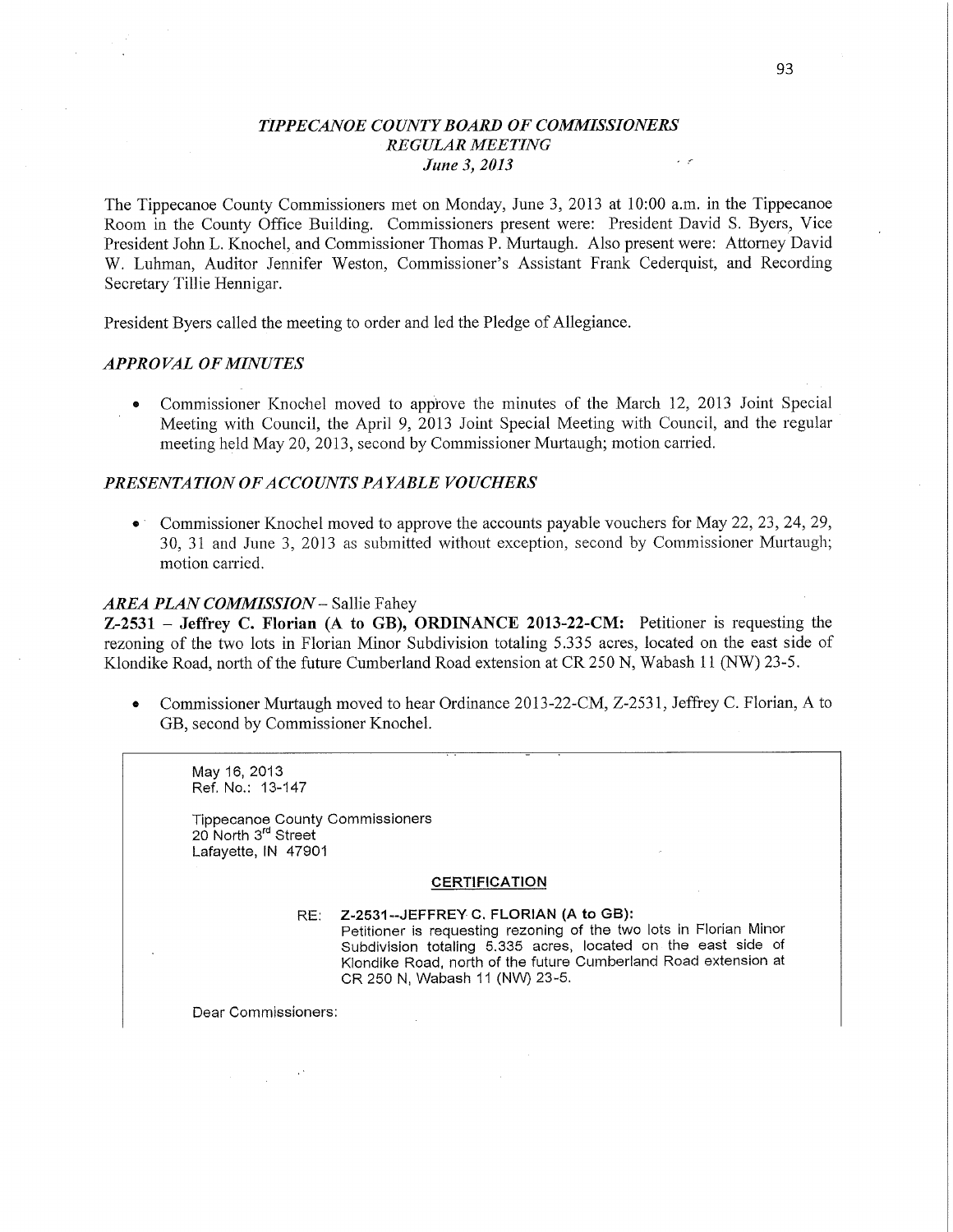As Secretary to the Area Plan Commission of Tippecanoe County, **I** do hereby certify that at a public hearing held on May 15, 2013 the Area Plan Commission of Tippecanoe County voted 9 yes - 0 no on the motion to rezone the subject real estate from A to GB. Therefore, the Area Plan **Commission** of Tippecanoe County recommends to the Tippecanoe County Commissioners that the proposed rezoning **ordinance** be APPROVED for the property **described** in the attachment.

Public Notice has been given that **this** petition **wili** be **heard** before the Tippecanoe County Commissioners at their June 3, 2013 regular meeting. Petitioners or **their representatives must appear** to **present** their case.

Sincerely,

Milie Kull Fahey Executive Director

Kevin Riley, Attorney with Reiling Teder & Schrier stated he represents the petitioner Jeffrey Florian, who is present. Attorney Reiling provided a map to the Commissioners of the area included in the rezone request. Jeffrey Florian is the owner of two properties and the request for rezoning is from *A* to GB. Lafayette Limo business is operated on the property to the north; the Florian's live on the property to the **south.** The Lafayette **Limo** business has been in Lafayette for over 25 years; operating from the current site since 1992. When the business **moved** to the site, it was rezoned to *A* as recommended by the **Area**  Plan Commission.

The site is located at the corner of Klondike Road and the future Cumberland Road extension. In 1998, the Ordinance was amended and Lafayette Limo use was no longer allowed in *A* zoning; only in GB and 1. Through the years, the business became more successful and expanded, resulting in the client being no longer in compliance with the Ordinance. In connection with the rezone, a petition has been filed to subdivide the property into two lots *—* one is two acres; the other is approximately three acres. The two acre lot is the Lafayette Limo lot, which is the allowed size for GB **zoning.** 

Preliminary approval has been received for the sub—division; final approval will be pursued **when** the rezone is complete. The **staff** report and the addendum has been reviewed and Attorney Reiling **said,** they respectfully disagree with the recommendation that the zoning should be  $II$  instead of  $GB$ . They do agree with the Area Plan Commission unanimous recommendation made at the May meeting of a rezone from A to GB. GB is the most appropriate zone as there are currently six GB **sites** in the area and none zoned I]. The area will take on more of a business feel with the construction of 231 to the east, the Cumberland extension along the southern boundary, and Klondike Road will be expanded to the west of the client's . property. Recent business development, with GB zoning has occurred in the area, making the request of Mr. Florian more appropriate. With the exception of Venetian Blind, the *I* zoning doesn't seem appropriate for the **area.** 

As part of the recommendation for II versus GB, staff expressed concern for the protection of neighbors. Attorney Reiling said all the adjoining properties were purchased while Lafayette Limo was in operation at the site. As an example, the Copper Beach Townhomes, zoned  $R_3$ , surrounds the petitioners property to the **north** and east; Copper Beach purchased the property from the Florian's/Lafayette Limo in 2001 when Lafayette Limo was in **business.** Subdivisions such as Wake Robin and Lindberg Village, located in the Vicinity were also concerns in the staff report. None of the properties are adjacent to the Lafayette Limo site; however, they are near or adjacent to GB, NB, I3 and other zones.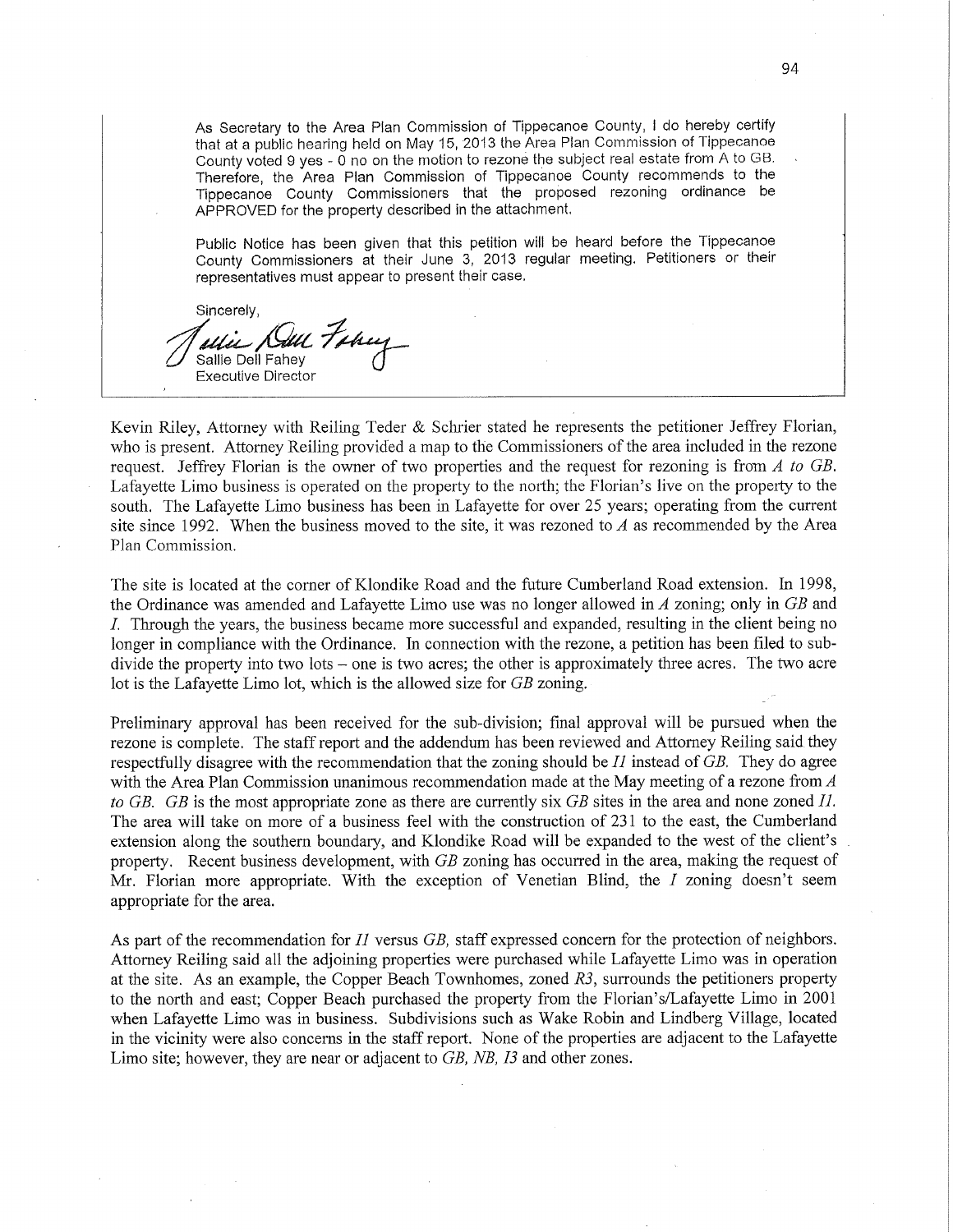The Building Commissioner indicated he prefers GB instead of II for the site. There have not been any objections to the request for rezoning to  $GB$  and Attorney Reiling requested the Commissioner's approval of the request for rezoning from *A* to GB. **'** 

President Byers said it appears there is an excessive amount of old equipment in the back of the property. He stated that Lafayette Limo is a great company but complaints have been received regarding the excessive "stuff' and he is concerned if everything can fit on two acres. Attorney Reiling said the petitioner has taken steps within the past few months to remove vehicles as requested by the County. Further steps to clean up **items** such as motors and tires, have been taken and will **continue.** The business can be maintained within the two acres. If the zoning is approved for  $II$  as recommended by staff, the business could expand to the five acre tract.

President Byers invited public comment in favor of or opposed to the Ordinance. There were none.

Auditor Weston recorded the vote.

| <b>Byers</b> | Yes |
|--------------|-----|
| Knochel      | Yes |
| Murtaugh     | Yes |

Ordinance 2013-22-CM passed 3-0.

#### *HIGHWAY* - Opal Kuhl

**Payment Bond** and **Performance Bo'nd from Rieth-Riley Construction Co., Inc.** for **Bridge** #63 **Project** 

Highway Director Kuhl presented the Payment Bond and Performance Bond for Bridge #63. The bid from Rieth—Riley was accepted at the past meeting and the project is ready to begin.

**0** Commissioner Knochel moved to accept the Payment Bond and Performance Bond for Bridge #63 from Rieth-Riley Construction as presented, second by Commissioner Murtaugh; **motion**  carried.

#### **Declaration** of **Emergency — Request** for **Quotes** -— **Dayton Road Culvert Replacement**

Director Kuhl said the Declaration of Emergency is for the culvert that washed away on Dayton Road. The Highway Department would like to replace the culvert before school **starts.** Normal bid procedure requires advertising one- week **apart,** waiting ten days to approve, and acceptance at the next Commissioner's meeting. Following normal bid procedures will delay completion before school starts; several school buses travel Dayton Road. Director Kuhl said by following "quoting" procedures, plans could go to contractors for bidding on Friday, June 7, quotes could be turned in by Friday, June 14, reviewed and accepted at the June 17 Commissioner's meeting.

Attorney Luhman said Dayton Road normally handles approximately 586 vehicles per day and is included as a route for Tippecanoe County School buses, fire, and police traffic. In order to complete repairs and have the road operational prior to the start of school for buses to resume their normal route, it is necessary to contract the work to begin in July. Indiana law allows declaring an emergency and using the quoting procedure instead of publishing requests for bids. Attorney Luhman restated the June dates and deadlines as previously mentioned by Director Kuhl.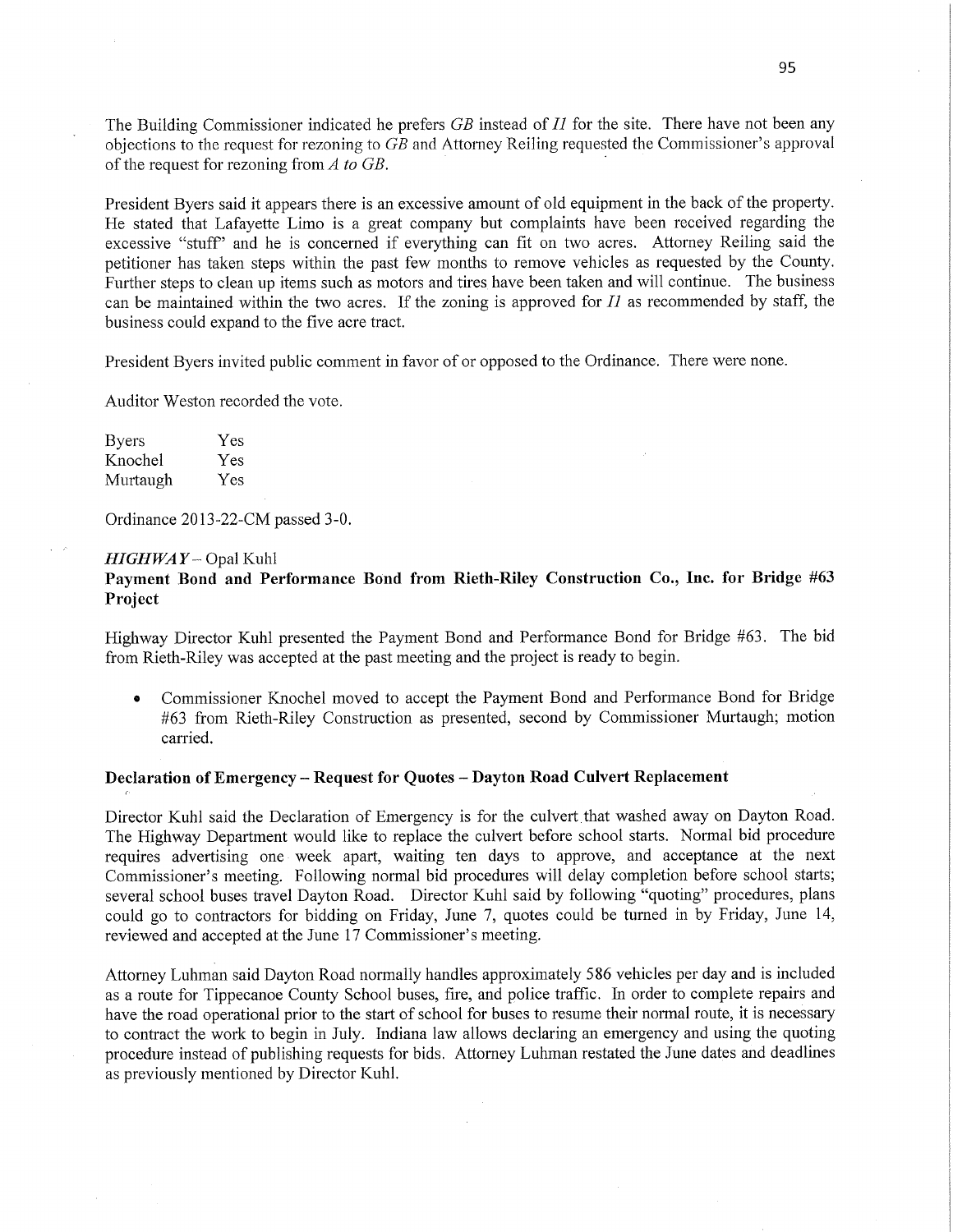Director Kuhl said six to eight bids are normally received for culvert work. The information will be sent to the companies who usually bid ; giving all bidders an opportunity to bid.

**0** Commissioner Knochel moved to approve the Declaration of Emergency for the Dayton Road Culvert project as presented, second by Commissioner Murtaugh; motion carried.

### *GRANTS —* Laurie Wilson Permission to apply for **grant**

Grant Facilitator Wilson requested permission to apply for **a** grant for the Sheriff's Department in the amount of \$4,000 from the Indiana Department of Homeland Security (IDHS) Foundation Grant. The grant will be used to replace an outboard motor which is beyond repair.

**0** Commissioner Knochel moved to approve permission to apply for the Sheriff's Department gran<sup>t</sup> as presented, second by Commissioner Murtaugh; motion carried.

Grant Facilitator Wilson requested permission to apply for a grant for TEMA in the amount of \$60,000 from IDHS. The grant is for the District 4 Administrative Coordinator salary September, 2014 through August, 2015.

**0** Commissioner Knochel moved to approve permission to apply for the TEMA grant as presented, second by Commissioner Murtaugh; motion carried.

Grant Facilitator Wilson requested permission to apply for a grant for the Health Department from the Indiana State Department of Health Local Health Department Trust Account. The application will be two separate grants; \$65,427.73 for July, 2013 through June, 2014 and \$32,713.87 for July, 2014 through December, 2014, providing the same schedule as the Local Health Maintenance Account. The gran<sup>t</sup> covers the environmentalist, health records, **<sup>a</sup>**public nurse, vaccine refrigerator management, and other maintenance items. The program is the same as the previous year.

**0** Commissioner Knochel moved to approve permission to apply for the Health Department grants as presented, second by Commissioner Murtaugh; motion carried.

# COURT SERVICES *—* Cindy Houseman **Professional** Services **Agreement with Theft Talks Consultant**

Court Services Coordinator Lisa Smith presented an updated contract for Theft Talks Consultant. The contractor is Pat Foerg who provides the Theft Talk Workshop at a cost of \$50 per student.

**0** Commissioner Knochel moved to approve the agreement with Theft Talks Consultant as presented, second by Commissioner Murtaugh; motion carried.

### 2014 SALARY RECOMMENDATION

Auditor Weston provided a recap of the discussion from the May 20 Commissioner's meeting regarding the salary increase cost estimate to the 2014 budget. For each 1% of increase, there would be an increase in wages, Social Security, and PERF, totaling \$293,549. PERF will increase from 10.0% to 11.2% at a cost of \$283,980. Considering the General Fund makes up approximately 83% of the personnel costs, the cost to the General Fund would be approximately \$480,000.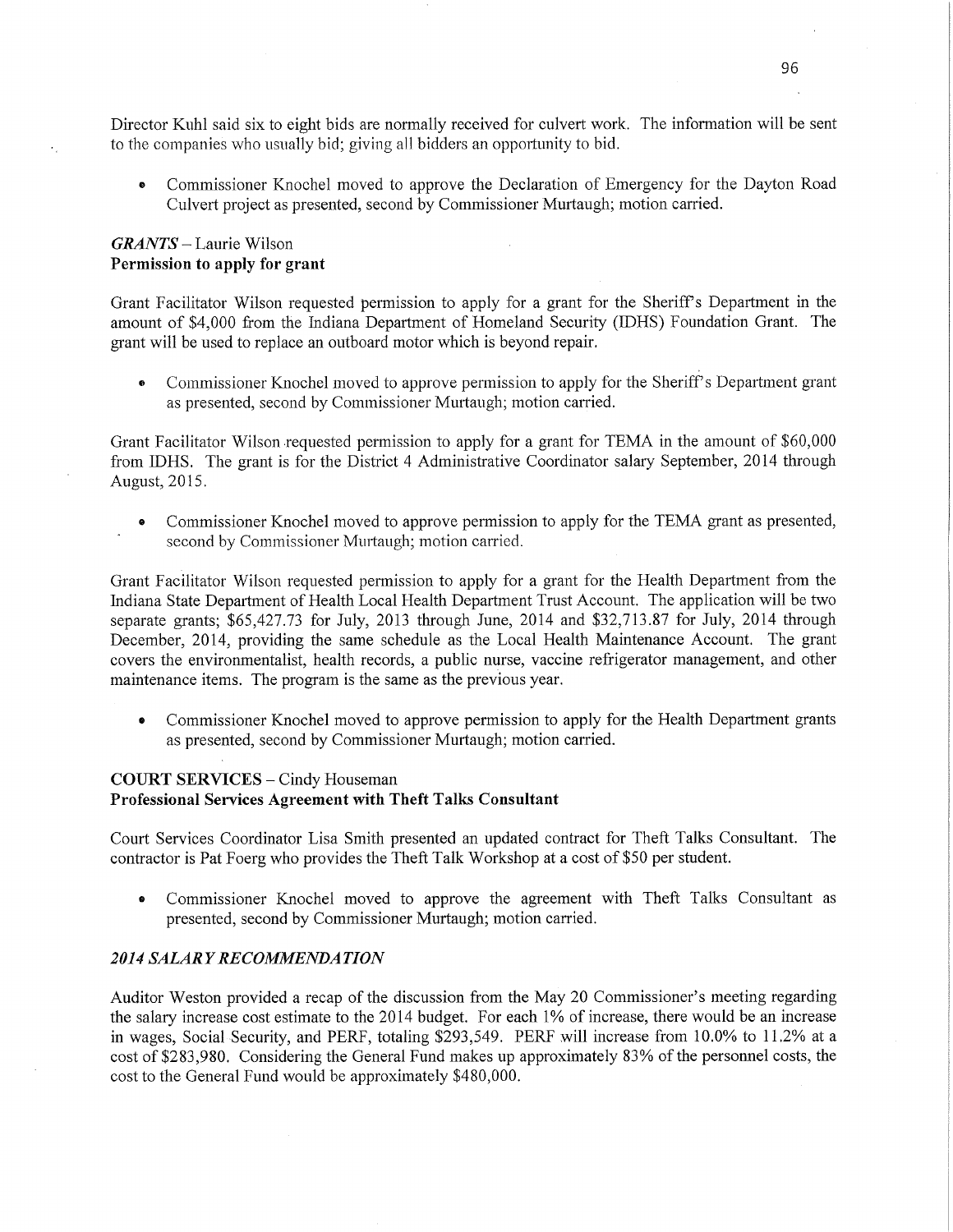Commissioner Murtaugh asked if PERF would ever go down. Treasurer Plantenga said PERF has gone down in the past; it fluctuates based on the market and the number of retirees. Auditor Weston said, since 2011 PERF has the authority to pool similar entities.

Auditor Weston responded to a question from Commissioner Knochel regarding revenue, stating some of the major sources of revenue for the General Fund are down. At five months **into** the year, they are tracking less than expected.

President Byers asked Clerk Coffey to comment on the Clerk's office revenue for the year as it currently is running at **29%.** Clerk Coffey said case filings have gone down approximately 5% per year the pas<sup>t</sup> two years.

President Byers said instead of giving an actual percentage raise, he suggested a bonus for every employee. Next year, the funds may not be available for increased salaries; the bonus will not be added to the grid and could be spread over the twelve month period, The Probation Department's salary scale is set by the State; Probation would be eliminated from the bonus.

President Byers recommended a \$1,000 bonus per eligible employee (full time and regular part-time). Commissioner Knochel recommended limiting the bonus to those with a salary under \$60,000. Commissioner Murtaugh was not in favor of excluding the employees with a salary over \$60, 000 as it isn't a significant number of employees. President Byers said there are only eight employees with salaries above \$70,000. Auditor Weston said there are  $28 - 29$  employees with a salary over \$60,000. The total employees' eligible for a raise is approximately 600. Commissioner Murtaugh said with the addition of PERF, the total would be approximately \$800,000; he is concerned with that number and said \$750 per employee was a more acceptable number. President Byers said final approval would be up to the Council.

- **<sup>0</sup>**Commissioner Knochel moved to approve the **recommendatiofi** by President Byers of **a** \$1, <sup>000</sup> bonus per employee and also his own recommendation of excluding the employees **with** a salary over \$60,000. There was no second; motion died.
- **<sup>0</sup>**Commissioner Murtaugh moved to approve <sup>a</sup>\$750 bonus per employee for' **full-time** and regular **part-time,** with the exception of the Probation Department. There was no second; motion **died.**
- **<sup>0</sup>**President Byers moved to approve a \$1000 bonus per employee for full-time and regular parttime, excluding the Probation Department, second by Commissioner Murtaugh. '
	- Commissioner Knochel moved to amend the motion to exclude employees with a salary above \$70,000. President Byers and Commissioner Knochel voted yes on the amendment, Commissioner Murtaugh voted no; amendment motion carried.

President Byers and Commissioner Knochel voted yes on the motion of \$1,000 bonus as amended, excluding the employees with a salary above \$70,000, Commissioner Murtaugh voted no; motion carried.

## **PROFESSIONAL SERVICES AGREEMENT with MAXIMUS**

Commissioner's Assistant Frank Cederquist said the agreement with Maximus prepares the cost allocation study and determines the direct and indirect costs used for billing by various departments. It is a three year financial commitment at \$11,500 per year. **A** fourth year has been added to the agreement to cover reimbursements, if applicable. The contract has been in effect for several years.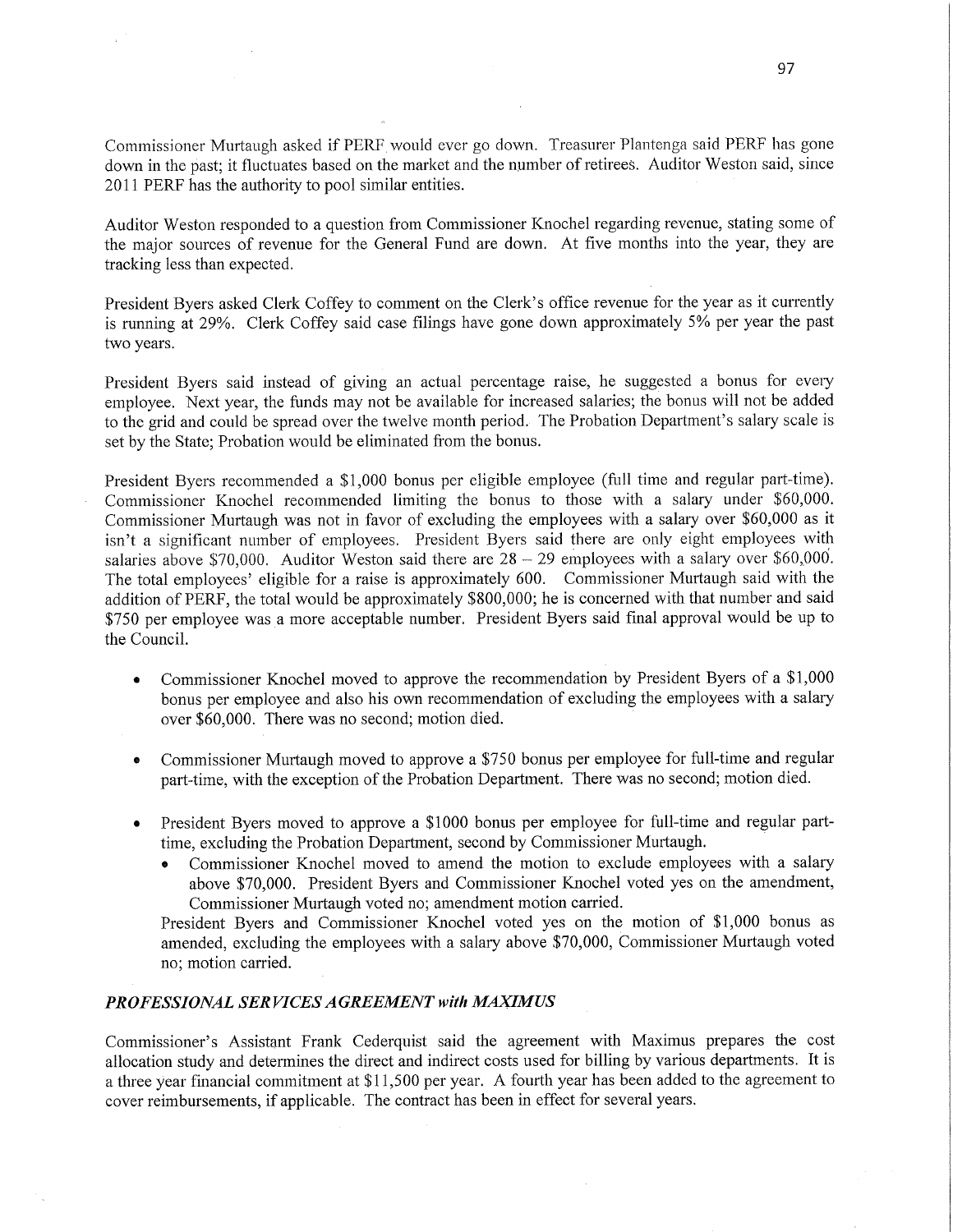**0** Commissioner Knochel moved to approve the Maximus agreement as presented, second by Commissioner Murtaugh; motion carried. '

#### *APPOINTMENT TO COMMON WAGE BOARD*

**0** Commissioner Knochel moved to appoint David Lahr to the Common Wage Board for the City of Lafayette, second by Commissioner Murtaugh; motion carried.

### *UNFINISHED/NE W B USINESS*

Dan Teder, Attorney with Reiling Teder & Schrier said he represents the Standifords who are present. Attorney Teder said Mr. Standiford has spoken with the Commissioners and the discussion and presentation today is for informational purposes. The Vulcan pit is approximately 140 acre site on the south side of County Road 510, west of the former Purdy pit, which has been reclaimed. The pit had a 20 year lifespan, dated September, 1989. It expired in 2010 and the reclamation was to be finished by this time. There has been nothing done on the site for the last 12 months. Area Plan and the Surveyor would like to see it graded back to the pre-construction. Vulcan Materials is in the process of selling their operation to Martin Marietta; subject to claims being resolved.

Attorney Teder provided a handout to the Commissioners with pictures of the site, saying part of the issue of the site is the water flows onto the southern portion to the adjoining neighbors. The handout includes the reclamation plan and states "all grading and backfill shall be with non-flammable, non-combustible solids and the grading of the lay of the land shall be done so as to produce an aesthetically appealing surface designed to minimize erosion" and "areas of the bank not backfilled should be graded, sloped, and restored with vegetation. Such vegetation shall include seeding of grass and planting of shrubs and trees and include all parts of the mining area".

Included in the handout is a letter from Surveyor Beasley dated June 7, 2011, stating in part, "according to item 7, not returning the site to its pre-mine ground level is not acceptable. Action must be taken to remedy this issue. The southwest portion of this site and the adjoining landowner to the south is negatively impacted by the additional stormwater runoff". There is also a letter from APC Director Fahey to Vulcan, stating in part, "based upon the site visit and subsequent memos from Zach Beasley, there is limitation given to grade so the ground level will be returned to the natural level as it was before mining." "The overburden must be graded to pre-mining ground levels; there are no other options to comply with the reclamation plans approved by the Area Plan Board of Appeals".

Attorney Teder continued to say there was a meeting in January held with Mr. Standiford, Attorney Joe Bumbleburg, representing Vulcan, and Roger Fine. Mr. Fine presented his recommendations at the meeting. Attorney Teder said when looking at the website of Vulcan, comments include "we take extra care to insure that all of our facilities are maintained to the highest environmental standards. We participate in reclamation plans which transform former quarries into green space, stocked lakes, and wildlife habitat. Part of what we do is conservation of the property back to its native appearance that resembles the property before conversion to recreational use as a lake, park area, and natural trail".

Petitioner Gary Standiford presented a slideshow of various pictures of the mining site, taken from <sup>a</sup> helicopter; described the pictures to identify the surroundings and concerns. Mr. Standiford said his request is to return the site to the level prior to mining; maintaining the slopes, reducing the water runoff, and rebuilding the island, which has caved in. Attorney Teder concluded by saying, what has been done has been too long, too slow, and has not been done correctly.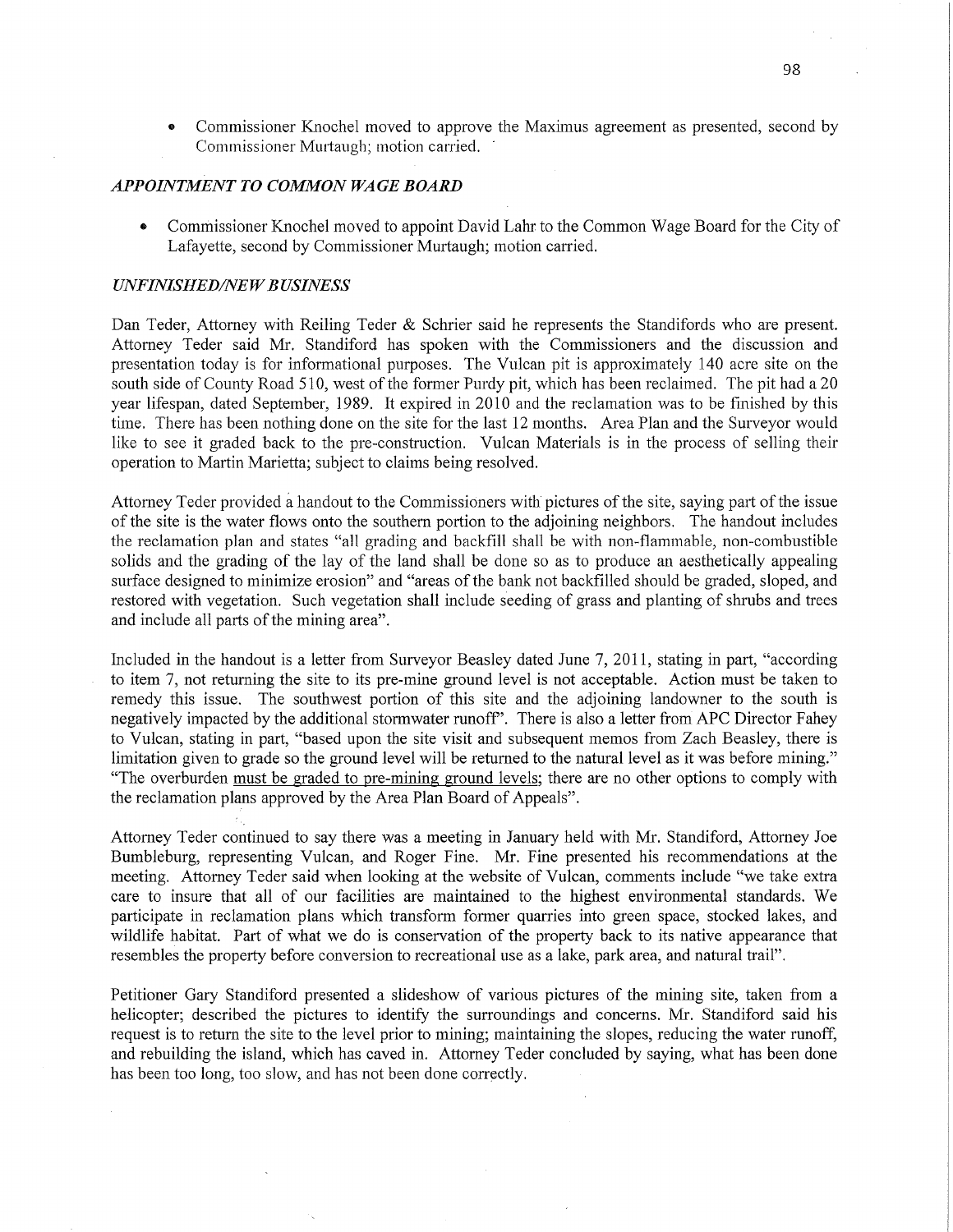Commissioner Knochel asked APC Director Fahey to find out the amount of the bond and said if it is high enough; it could possibly be called in.

### *REPORTS* ON *FILE*

The following reports will be on file in the Commissioner's office:

Treasurer Public Library

#### *PUBLIC COMMENT*

Paul Wright *-* 4523 '8. County Line Road W., Westpoint *-* Mr. Wright said the employee salary recommendations for 2014 may be beneficial; however, the public has no idea of what has been paid on an annual basis, the number of employees, or the cost. The bonus idea is better than increasing the salary base but it is still an added cost to the taxpayer. The current online salary data is from 2010 and Mr. Wright is looking for individual salaries and the total cost. Commissioner Murtaugh said the salary ordinance is posted on the County website each year.

Jim Gibson - 4303 Division Road, West Lafayette – Mr. Gibson said he owns a property in Green Meadows Subdivision and asked What influence the Commissioners have in regard to the West Lafayette annexation proposal. President Byers said the County Commissioners have no authority over the annexation and advised Mr. Gibson to contact the seven members of the West Lafayette Council.

As there were no additional public comments, Commissioner Knochel moved to adjourn.

Meeting adjourned at 11:05 a.m.

BOARD OF COMMISSIONERS OF THE COUNTY OF TIPPECANOE

2/5 *7.7/—* 

David S. Ryers, President

Fan L. Kaochel

Knochel, Vice President

WMW

ATTEST:

06/17/2013